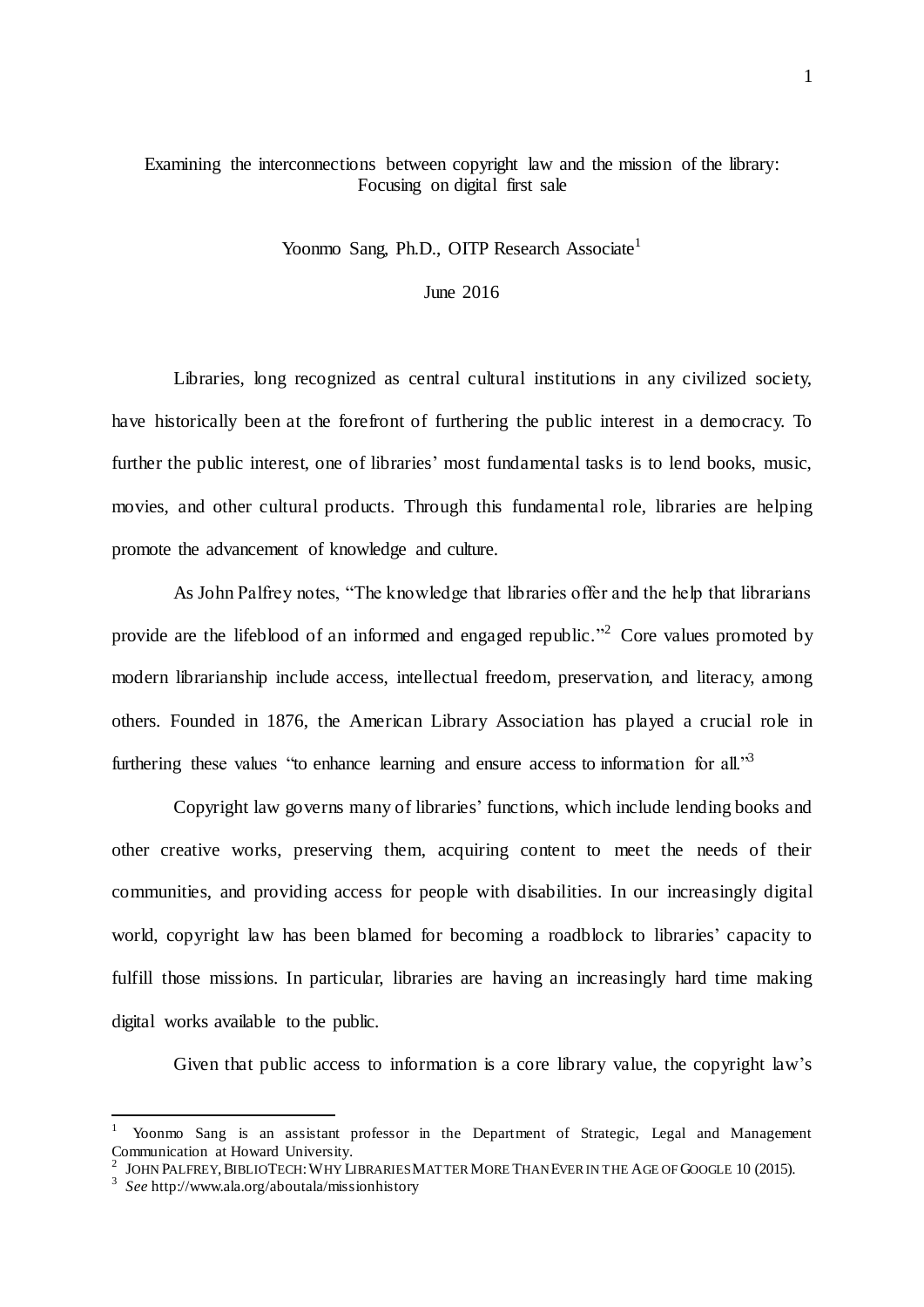balance between the interests of users and the interests of copyright holders is of concern to the library community and the public. The ability of libraries to serve their patrons is closely linked to the future of copyright because copyright law governs the scope and boundary of the information and creative works people are able to access and engage with in their daily lives.

The U.S. Constitution states that the purpose of copyright law is to "promote the Progress of Science and useful Arts, by securing for limited Times to Authors…the exclusive Right to their respective Writings...."<sup>4</sup> Over the past several decades, policymakers have upset the balance that the Constitution's copyright clause was designed to achieve. They have elevated the means of the clause (the exclusive right to writing and discovery) over the end (the progress of science and the useful arts) by prioritizing the financial interests of copyright holders over the public's ability to access and use knowledge and creative works. This trend has been supported by an "economic efficiency" framework that emphasizes maximizing monetary return to copyright owners for new creations.<sup>5</sup>

The current copyright law is based on the print culture in which copying takes nontrivial time and effort. When the Copyright Act of 1976 was enacted, lawmakers could have little anticipated today's digital technologies that mediate all aspects of our daily lives. Indeed, quite unlike the artistic mediums of that time, digital artifacts have unique features that include easy and perfect copying, non-degradability, and ease of distribution, among others. These features have raised some concerns about how the current copyright regime may continue to provide a reasonable stream of revenue.

In particular, the ease of making and distributing digital copies with no quality degradation frames the debate about extending the first sale doctrine to digital media. The

l

<sup>&</sup>lt;sup>4</sup> United States Constitution, Article I, Section 8.

 $^5$  Madhavi Sunder, From Goods to a Good Life: Intellectual Property and Global Justice 29 (2012).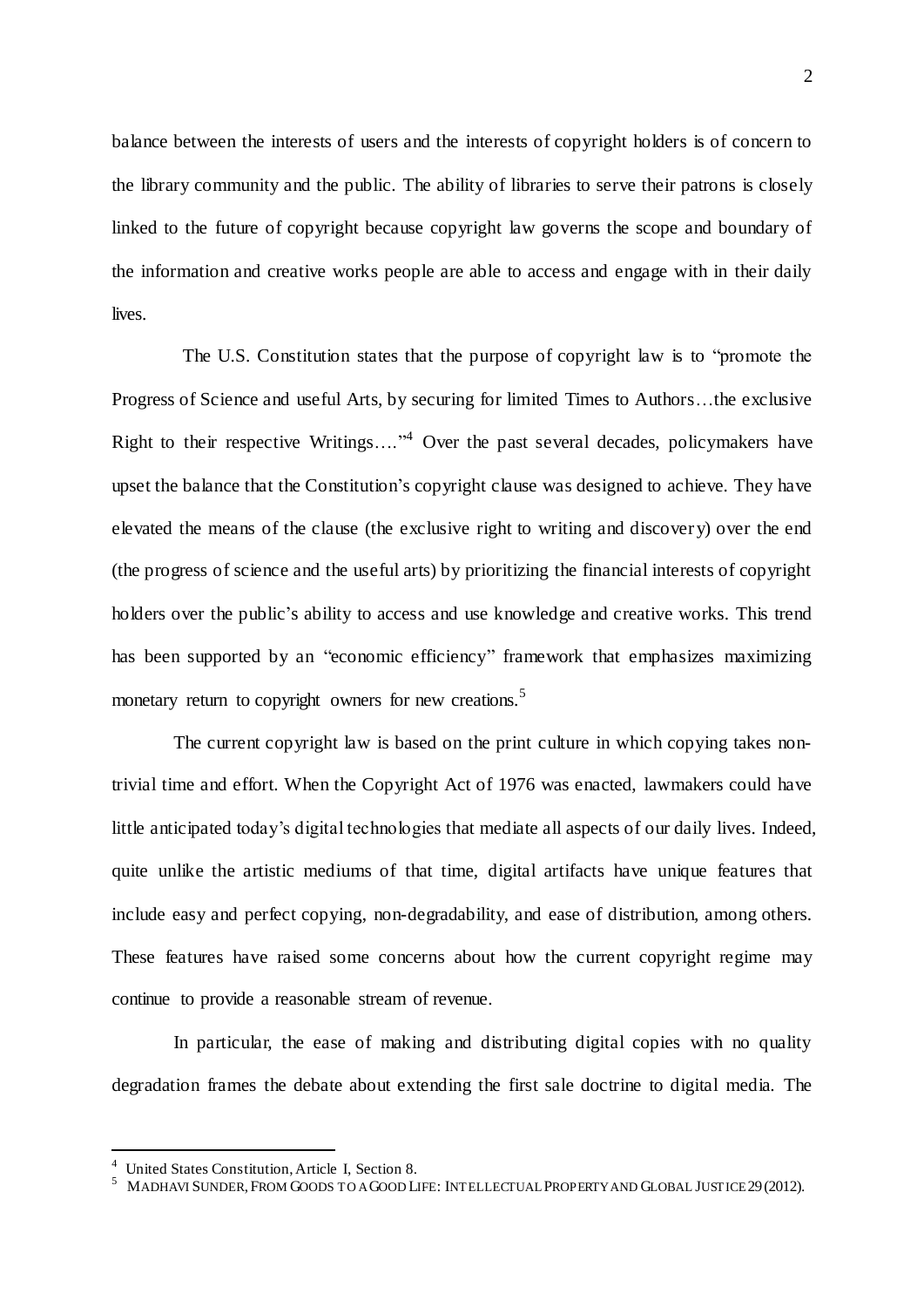first sale doctrine exhausts the copyright owner's exclusive right to control the subsequent distribution of a particular copy after its initial sale, as long as the work is a physical copy, such as a CD or a printed book. Section 109(a) of the Copyright Act states that the owner of a copy of a copyrighted work "is entitled, without the authority of the copyright owner, to sell or otherwise dispose of the possession of that copy."<sup>6</sup> Because of first sale, secondary markets for used books and music exist, and libraries are able to distribute content without fear of copyright liability.

For libraries, the first sale doctrine allows libraries not only to lend copyrighted books and physical materials to their patrons but also to sell or donate items from their collections. Other socially beneficial policy effects of first sale include preservation of works, protecting consumer privacy by allowing consumers to transfer ownership of copies without getting permission from the copyright holder, and product innovation through competition between original and secondary markets.<sup>7</sup> Preservation of cultural works by libraries is important because it allows the public to access copyrighted works even when those copyrighted works may not be available from copyright holders due to the calculation of economic viability or other reasons such as copyright holders' changed views regarding their copyrighted works. In terms of ensuring access to creative works, protecting consumer privacy, and preserving cultural works, libraries have historically been at the forefront.

Individuals' expectations and behaviors regarding digital works typically reflect their experience with physical works.<sup>8</sup> This is particularly true when it comes to ebooks. People tend to believe they "own" their ebooks in the same way they own print books. In other words, individuals' perceptions of what they can do with their possessions remain the same

 $6$  17 U.S.C. §109(a) (2012).

<sup>7</sup> *See* Aaron Perzanowski & Jason Schultz, *Digital Exhaustion*, 58 UCLA L. REV. 889 (2011).

<sup>8</sup> Yoonmo Sang, Copyright and the Future of Digital Culture: Application of the First Sale Doctrine to Digital Copyrighted Works (2015) (Unpublished doctoral dissertation, The University of Texas at Austin).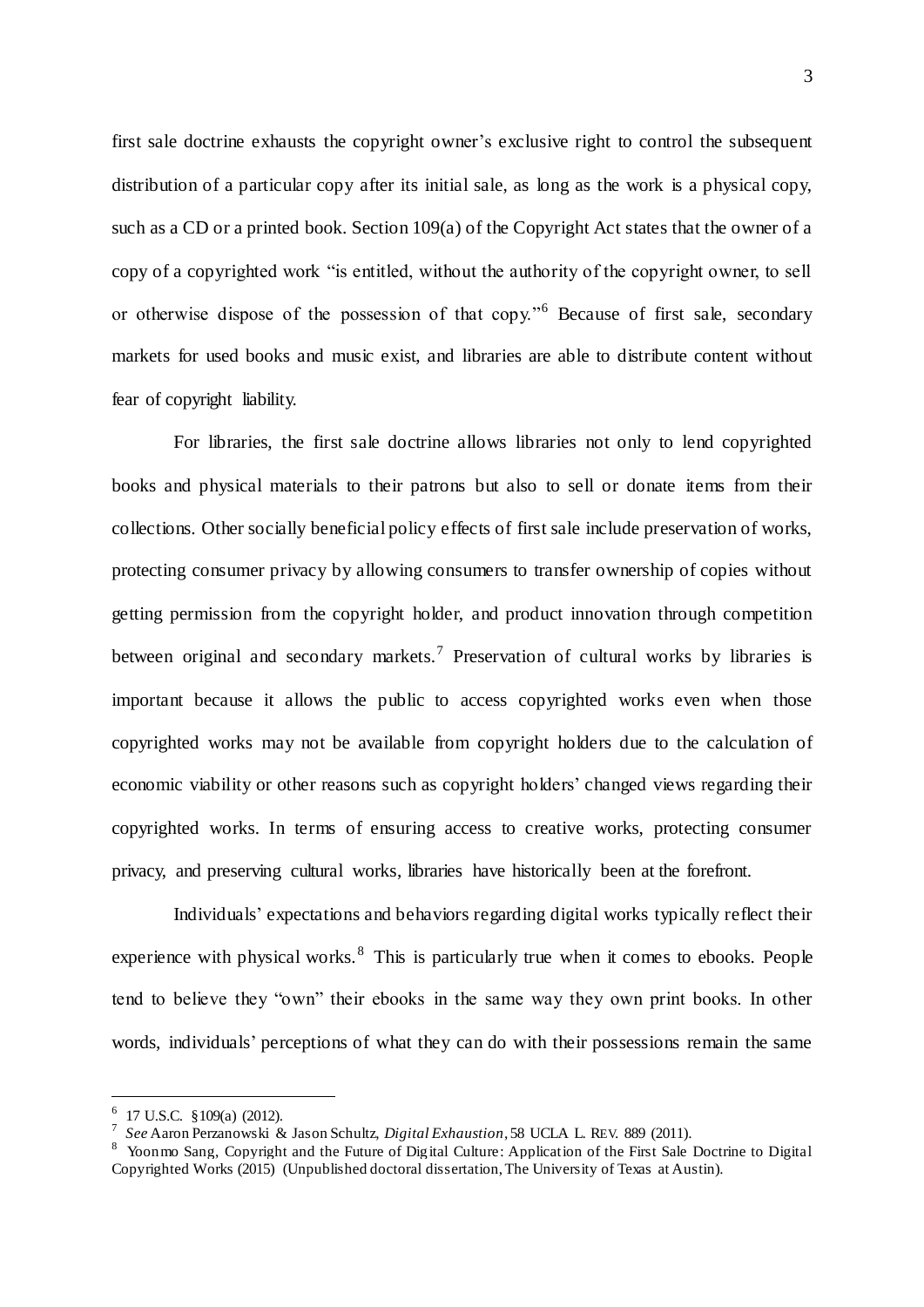regardless of the distinction between digital and physical works. When consumers come to recognize that they do not actually own their purchased ebooks and cannot transfer those ebooks, they can feel deprived of their legitimate rights.<sup>9</sup>

Critical here is the fact that the first sale doctrine does *not* apply to digital content. Being free from the application of the first sale doctrine, copyright holders of digital content, instead, usually rely upon the licensing option, as commonly used with software applications, rather than follow the transfer of ownership of copies as occurs with printed books. Through the use of licensing agreements, copyright holders seek to maximize their revenues by controlling subsequent dispositions of their works. In the digital era, the transfer of ownership of a copy of a creative work in digital form does not function as the default for interaction with owners of purchased content. Rather, purchasers of digital content usually do not "own" what they have purchased. As a result, because purchasers of digital content do not have title to the works, they cannot resell, lend, or rent their content without the copyright holder's permission.

In such a situation, libraries are mere licensees of their e-content, even though they duly purchased the content to lend to their patrons. Publishers often impose a range of restrictions on libraries' usage of their leased content. For example, limits are placed on which particular ebooks libraries are allowed to lend and ways that library patrons can use those ebooks.<sup>10</sup> Some publishers, such as HarperCollins, limit the number of times their ebooks can be loaned to library patrons thereby forcing libraries to repurchase access to content if they want to offer a robust collection of digital books over time.<sup>11</sup> These

9 *Id*.

<sup>10</sup> *See* Adam Vaccaro, *Why It's Difficult for Your Library to Lend Ebooks*, BOSTON.COM, June 27, 2014 , http://www.boston.com/business/technology/2014/06/27/why-difficult-for-your-library-stock-ebooks/rrl464TP xDaYmDnJewOmzH/story.html

<sup>11</sup> *See* Jeremy Greenfield, *Do You Borrow Your Ebooks from Your Library?* FORBES, April 25, 2014, http://www.forbes.com/sites/jeremygreenfield/2014/04/25/do-you-borrow-ebooks-from-yourlibrary/#29a8a2d93852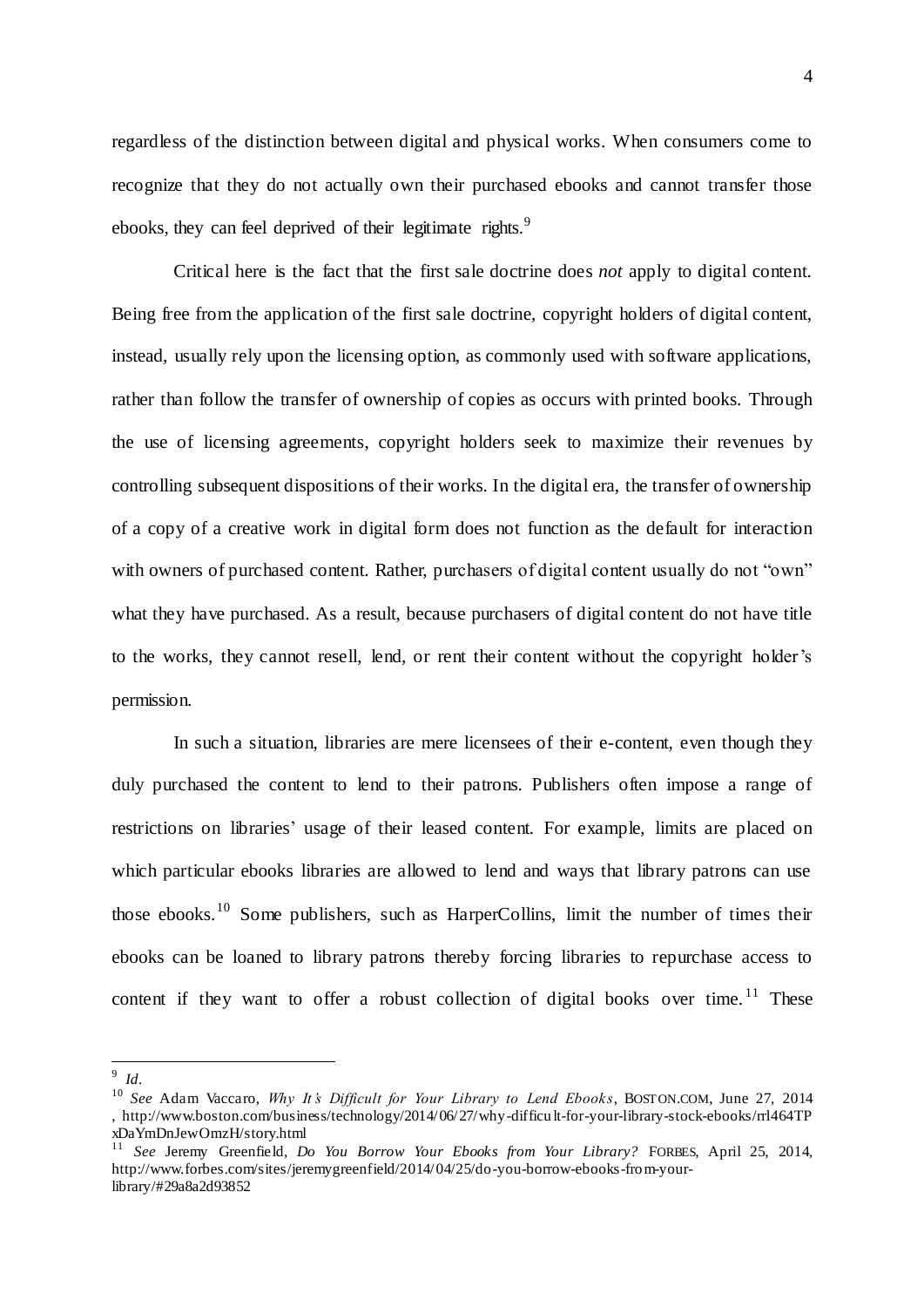restrictions mark a drastic change from the traditional mode of library operations in which printed books are purchased and loaned repeatedly without constraint. Once purchased, printed books belong to libraries in perpetuity and libraries determine their own lending and purchase policies, make copies for users, and replace and preserve books if the need arises.

Copyright holders argue that digital content must be licensed rather than purchased because it does not significantly degrade with time and usage and, thus, very rarely requires replacement. They argue that allowing digital content to be purchased encourages illegal and/or perfect copying that reduces new purchases over time. By directing attention to the lack of degradation of digital content, opponents of a digital version of first sale have succeeded at blocking the passage of any legislation.

Because some content is available only through end user licensing agreements (EULAs), libraries are further restricted from exercising exceptions and limitations established by copyright law to balance the interests of copyright holders and libraries. The terms and conditions embedded in the small print of EULAs raise additional concerns because EULAs may include restrictions on use that users cannot negotiate with "take it or leave it" contract terms. Additionally, EULAs are written for individual consumers rather than library institutions so library copyright exceptions are non-existent in the license terms. Although the library community is continually trying to improve the terms of user agreements with rights holders, libraries are sometimes required to pay much higher prices for ebook titles than individuals. These constraints often fall as a burden on libraries that already struggle with limited budgets and resources. Of particular concern, in the long term for libraries and society-at-large, is the concern that restrictions on digitized content may eventually negatively impact the ability of libraries to provide their patrons with access to knowledge and creative works.

As noted above, the dominant theoretical justification by rights holders for copyright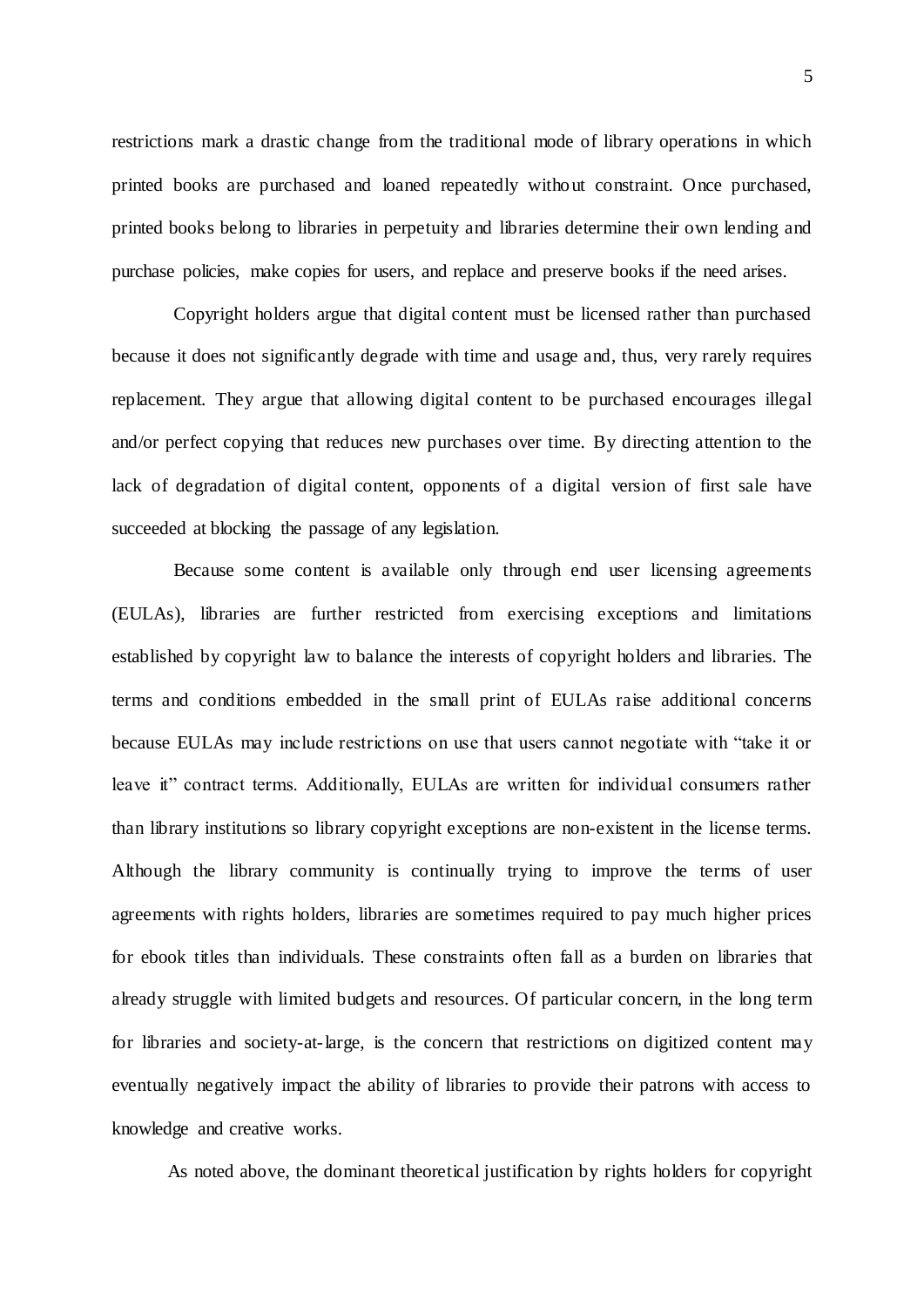protection has been the law-and-economics paradigm that places a primary value on economic efficiency. According to that paradigm, the value of copyrighted material is measured by its monetary value, that is, how much consumers are willing and able to pay.<sup>12</sup> This paradigm gives priority to the monetary return to copyright holders and largely ignores other values. The values being overlooked include factors such as increasing individual autonomy, equitable access to knowledge and creative cultural works, and opportunities for individuals to actively participate in the process of cultural meaning-making.<sup>13</sup>

The value of copyright is not a simple function of the financial incentives it confers for creativity. Cultural values linked to equity of access, free speech, and democracy, among other such outcomes, deserve much greater attention in the context of copyright, regardless of whether those values can be translated into economic value for copyright owners.<sup>14</sup>

One alternative for understanding copyright legislation is to envision the copyright system as a tool for realizing democratic values that benefit society.<sup>15</sup> An ecology where the creation and use of creative works is accomplished within a narrow and limited view based solely on economic justifications cannot assure the protection of democratic values. The narrow justification for copyright protection that is based on a framework of economic efficiency is increasingly incompatible with contemporary cultural practices, such as mashups, remixes, sampling, fan arts, and open source movements.<sup>16</sup> Therefore those who put much value on copyright's democratic values have argued for the necessity of a broader framework. Rather than focusing solely on the paradigm of economic efficiency that seeks to maximize monetary return to copyright owners, they argue that copyright should serve goals

<sup>12</sup> *See* Oren Bracha & Talha Syed, *Beyond Efficiency: Consequence-Sensitive Theories of Copyright*, 29 BERK. TECH. L. J. 229 (2014).

<sup>13</sup> *Id*.; Yoonmo Sang, *Toward Cultural Democracy: Digital First Sale Doctrine and Copyright*, 21 COMM. L. & POL'Y 221 (2016).

 $^{14}\,$  SIVA VAIDHYANATHAN, COPYRIGHTS AND COPYWRONGS: THE RISE OF INTELLECTUAL PROPERTY AND HOW IT THREATENS CREATIVITY (2001).

<sup>15</sup> Bracha & Syed, *supra* note 12; Sang, *supra* note 13.

<sup>16</sup> SUNDER, *supra* note 5, at 25.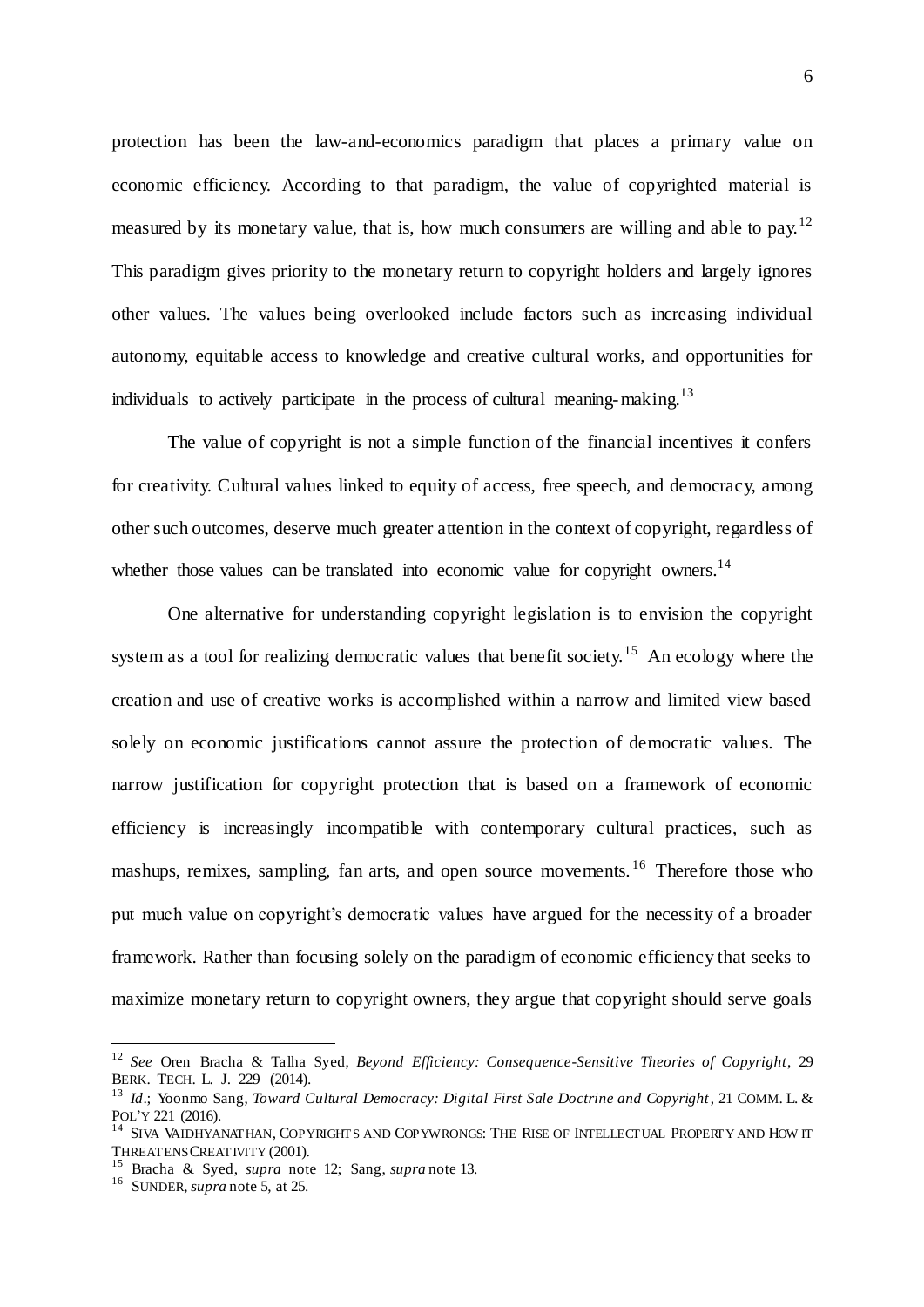that promote individuals' autonomy and further people's active participation in cultural meaning-making processes and equitable access to knowledge and creative works.

To further that perspective, one group of scholars recommends the adoption of alternative frameworks for copyright protection.<sup>17</sup> Those alternative frameworks, rooted in democratic copyright theories, take into consideration the democratic values the copyright law intends to accomplish, such as advancing individuals' self-determination, decentralizing the cultural meaning-making processes, and helping libraries fulfill their mission to the public. 18

While awareness precedes meaningful change to the status quo, awareness alone cannot bring about meaningful action for the benefit of society. Rather, concerted action is required to advance copyright reforms. Toward that end, various groups that make up the library community along with other public interest groups must work together to promote a balance of the copyright law, based on the shared assumption that the ultimate beneficiary of copyright legislation should be the public, not only the economic interests of copyright holders.

Historically, libraries have played a significant role in implementing the ideal of providing access to knowledge and cultural works, helping people become informed citizens, and advocating intellectual freedom of society and other democratic values. "Without access to knowledge and cultural works, meaningful participation in processes of cultural meaningmaking cannot be guaranteed, not to mention the critical issue in a democratic society of supporting an informed citizenry."<sup>19</sup> By setting up barriers to access of knowledge and the

<sup>17</sup> *See* Bracha & Syed, *supra* note 12; ROSEMARY J. COOMBE, THE CULTURAL LIFE OF INTELLECTUAL PROPERTIES: AUTHORSHIP, APPROPRIATION AND THE LAW (1998); Niva Elkin -Koren, *Cyberlaw and Social Change: A Democratic Approach to Copyright Law in Cyberspace*, 14 CARDOZO ARTS & ENT. L. J. 215 (1996); Neil Weinstock Netanel, *Copyright and a Democratic Civil Society*, 106 YALE L. J. 283 (1996); SUNDER, *supra* note 5.

<sup>18</sup> *See* Bracha & Syed, *id*.; Sang, *supra* note 8.

<sup>19</sup> Sang, *id.* at 152.